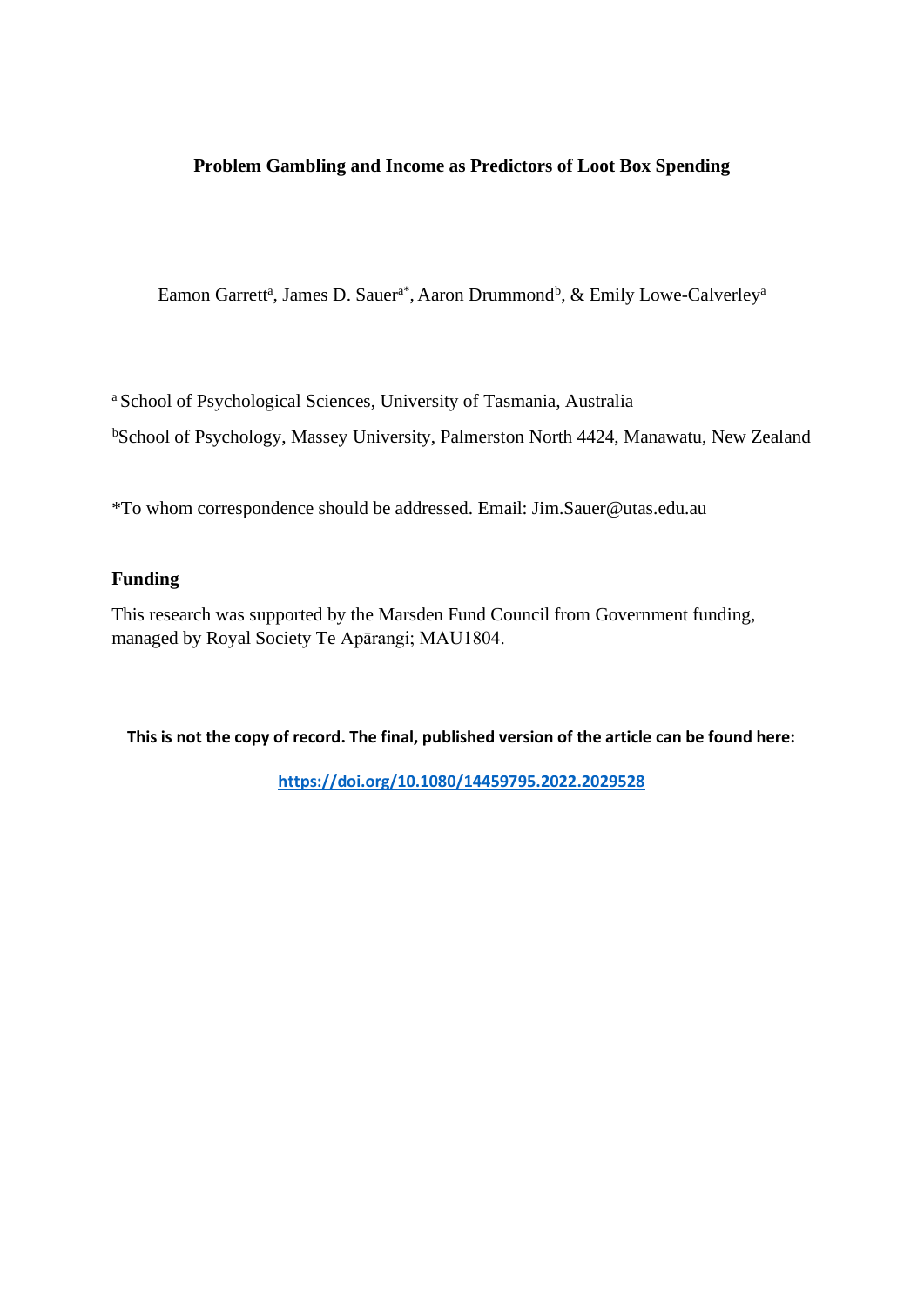## **Abstract**

Loot boxes are randomised virtual rewards often purchasable for real money. They have often been compared to gambling activities, with a demonstrated link between loot box spending and problem gambling symptomology. We reanalysed Drummond et al.'s (2020) data from 1049 participants across three countries to determine if established link between gambling symptomology and loot box spending is concentrated to high income problem gamblers, or if problem gamblers are disproportionately spending on these mechanisms regardless of income. Results indicate that there is a general increase in loot box spending as income increases, however, across all income brackets, problem gamblers are still the highest spenders.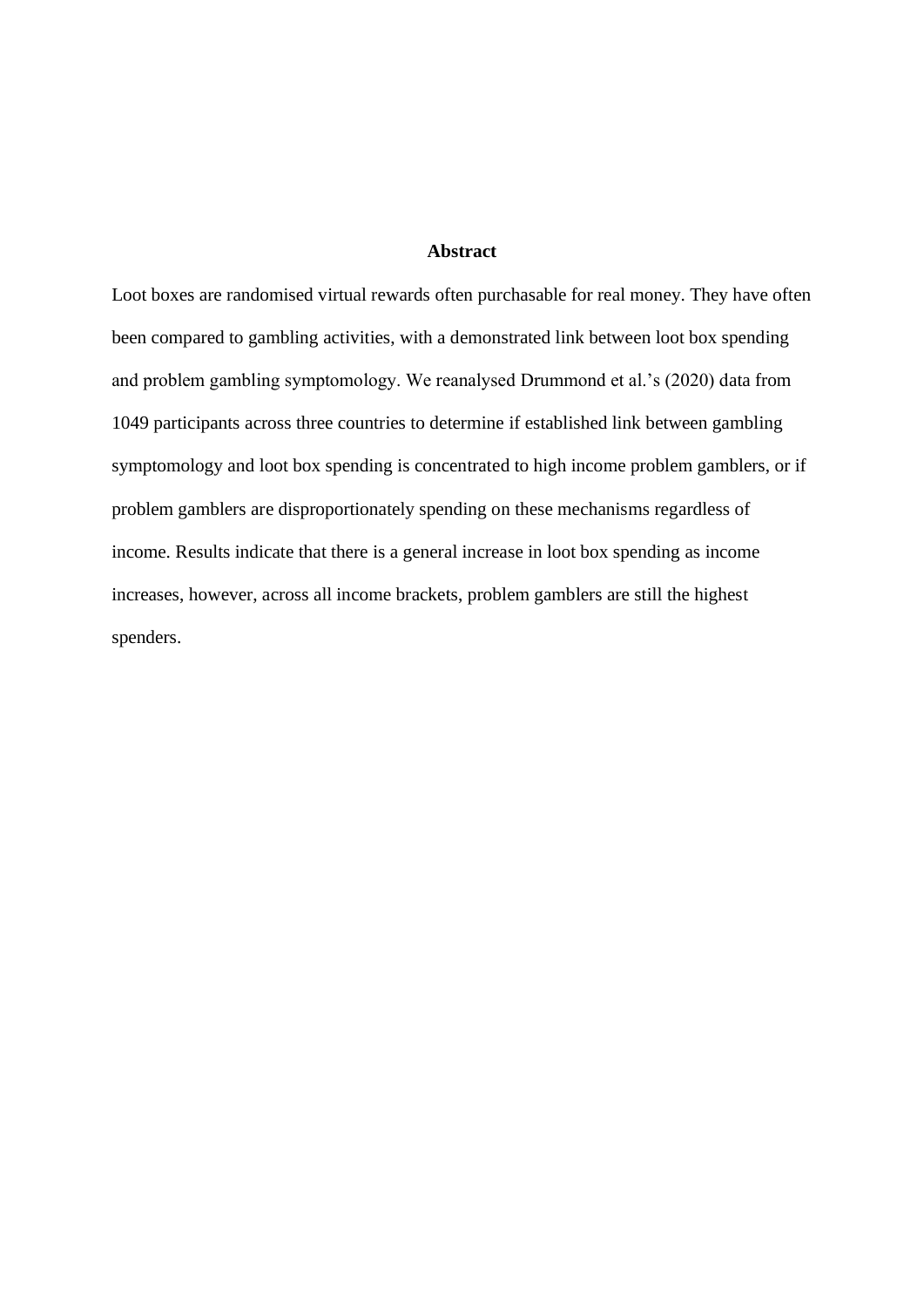Loot boxes - virtual items providing randomised rewards, purchasable within some video games - have been compared to gambling activities (e.g., Drummond & Sauer, 2018). In terms of resemblance to conventional gambling, loot boxes are most akin to electronic gambling machines. They allow continuous play, with desirable rewards delivered on variable ratio reinforcement schedules; schedules known to facilitate the rapid uptake and frequent repetition of behaviour (Ferster & Skinner, 1957). The accessibility of gambling activities is related to the prevalence of problematic gambling behaviours (Blaszczynski & Nower, 2002), and Zendle et al. (2020) determined that the majority of PC gamers have played games that include loot boxes. This accessibility to a mechanism that closely resembles conventional gambling activities has been subject to considerable speculation and growing research interest.

The most consistent finding in the literature is that loot box spending is positively correlated with problem gambling symptomology, an association of practical significance (for review, see Garea et al., 2020), meaning it bears relevance to outcomes in the real world (Kirk, 1996). To clarify the relationship between spending on loot boxes and problem gambling symptomology, and to assist in understanding risk factors for problematic loot box engagement, it is necessary to explore potential similarities (or differences) between the populations engaging with loot boxes and problem gambling. Around half of the top 5% of spenders on loot boxes can be categorised as problem gamblers (Zendle et al., 2019), suggesting that akin to traditional gambling (see: Fiedler et al., 2019), a small percentage of problematic gamblers generate a disproportionate amount of revenue for gaming companies through these mechanisms. It is currently unknown if high spenders on loot boxes are wealthy individuals who may be able to withstand financial losses, or if they are lower income gamers at risk of financial harm from these potentially predatory monetisation features. Essentially, if the established relationship between loot box spending and problem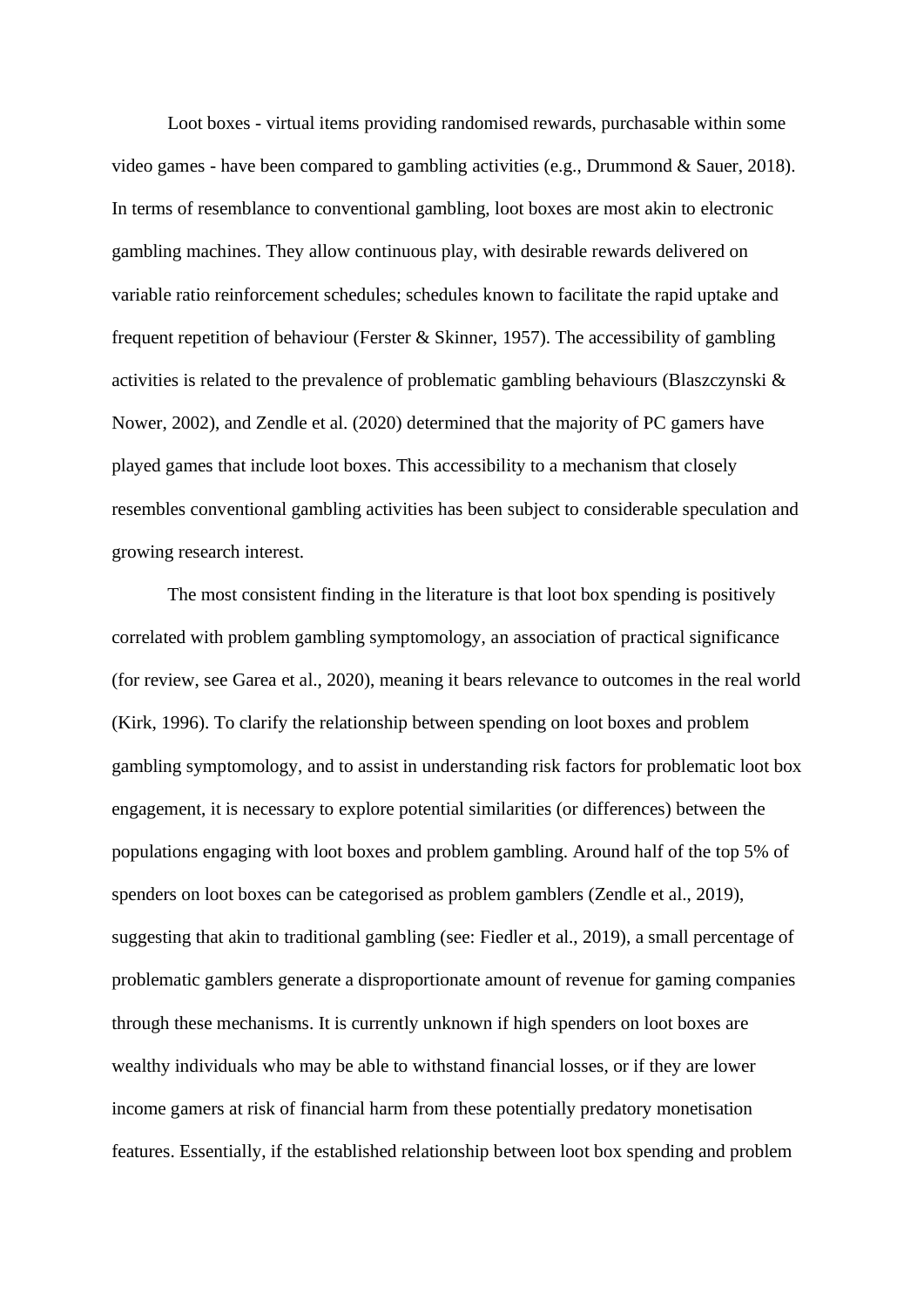gambling holds only for people with substantial disposable incomes, there may be less cause for concern.

Consistent with findings from previous research (e.g., Brooks & Clark, 2019; Zendle & Cairns, 2019; Drummond et al., 2019), Drummond et al. (2020) demonstrated a link between loot box spending and problem gambling symptomology for Australian, Aotearoa New Zealand, and United States participants. Problem gamblers spent, on average, approximately \$13 USD more per month on loot boxes than non-problem gamblers. Drummond et al. (2020) also collected data relating to participants' yearly income; an important index of socio-economic status (SES), but these data were not analysed. Although higher SES is predictive of increased gambling engagement and expenditure, lower SES is a predictor of greater problematic gambling outcomes (Van der Maas, 2016; Welte et al., 2004) as the negative outcomes of financial losses are exacerbated. The 2017 Household, Income and Labour Dynamics in Australia survey showed that gamblers in the lowest income households invested considerably higher proportions of their income on gambling activities than those in the highest income households, despite spending less money on average (Armstrong & Carroll, 2017). Currently, only one study has investigated the role of income on loot box spending. Close et al. (2021) analysed an aggregated dataset from three studies that measured loot box spending, gambling symptomology and income. They found loot box spending correlated positively with problem gambling score but found no correlation between loot box spending and annual income. They did not investigate the interaction between gambling symptomology and income. We reanalysed Drummond et al.'s (2020) data to extend upon Close et al. (2021) by investigating whether the established relationship between problem gambling and loot box spending is present across all levels of income, or if it is concentrated to high income gamers who may be at reduced risk of financial harm from overspending.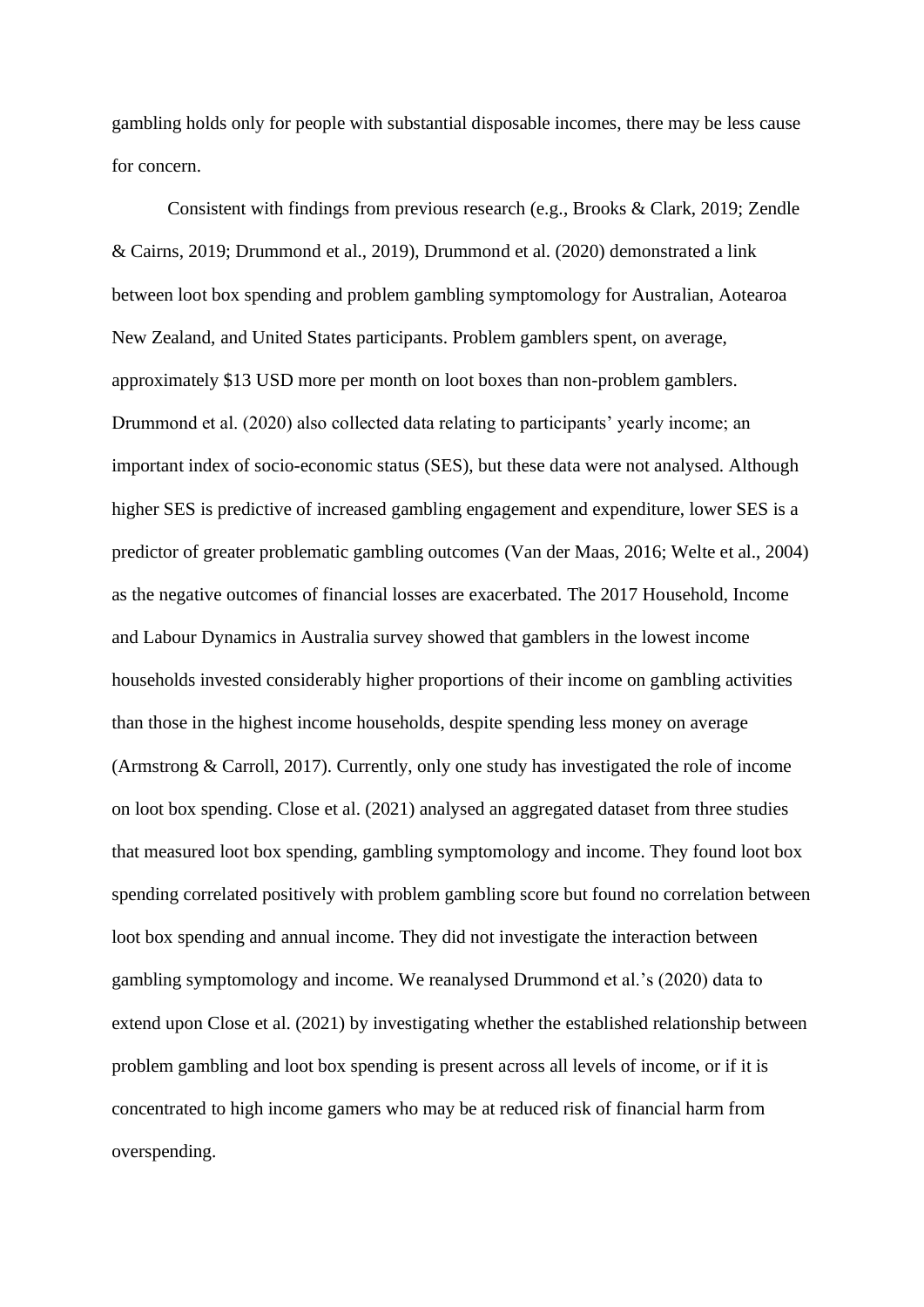Participants were excluded from the original sample from Drummond et al. (2020) for failing seriousness checks, reporting loot box spending greater than 3.29 SD's beyond the sample mean, and indicating that they had never played a video game. These criteria were upheld for this reanalysis to maintain the integrity of the statistical measures. This left a total of 1049 (663 females) participants: 339 from Australia, 323 from Aotearoa New Zealand, and 387 from the United States. There were 3 key variables in the current study. First, loot box spending, measured by a single question asking about how much a participant had spent on loot boxes in the past month, this was recorded in their domestic currency, and then standardised to USD by researchers for the purpose of statistical analysis. Second, the Problem Gambling Severity Index (PGSI) was used to assess how often  $(0 = never - 3 =$ almost always) during the past year an individual has experienced problems due to gambling behaviours. This questionnaire is 9-items long, and scores can range from 0-27. Scores can be used to categorise participants into groups of differing levels of problem gambling. A score of 0 indicates non-problematic gambling, 1-2 indicates low-risk gambling, 3-7 indicates moderate risk gambling, and scores >8 indicates problem gambling. Finally, participants reported their weekly household earnings, after tax. This was answered on a Likert scale ranging from "1 = less than \$350" to "5 = over \$3,500" (note: this was in the individual's domestic currency). These brackets were designed to reflect Australian resident taxable annual income bands from  $2016/17<sup>1</sup>$ . These bands were similar to tax brackets from both Aotearoa New Zealand<sup>2</sup> and the United States<sup>3</sup>. These brackets were not standardised to be in USD as exact spending figures were not obtained, and therefore it would be impossible to accurately convert currencies. The current research examined if income is positively

<sup>1</sup> <https://www.ato.gov.au/Rates/Individual-income-tax-for-prior-years/>

<sup>2</sup> [https://www.ird.govt.nz/income-tax/income-tax-for-individuals/tax-codes-and-tax-rates-for-individuals/tax](https://www.ird.govt.nz/income-tax/income-tax-for-individuals/tax-codes-and-tax-rates-for-individuals/tax-rates-for-individuals)[rates-for-individuals](https://www.ird.govt.nz/income-tax/income-tax-for-individuals/tax-codes-and-tax-rates-for-individuals/tax-rates-for-individuals)

<sup>3</sup> <https://taxsummaries.pwc.com/united-states/individual/taxes-on-personal-income>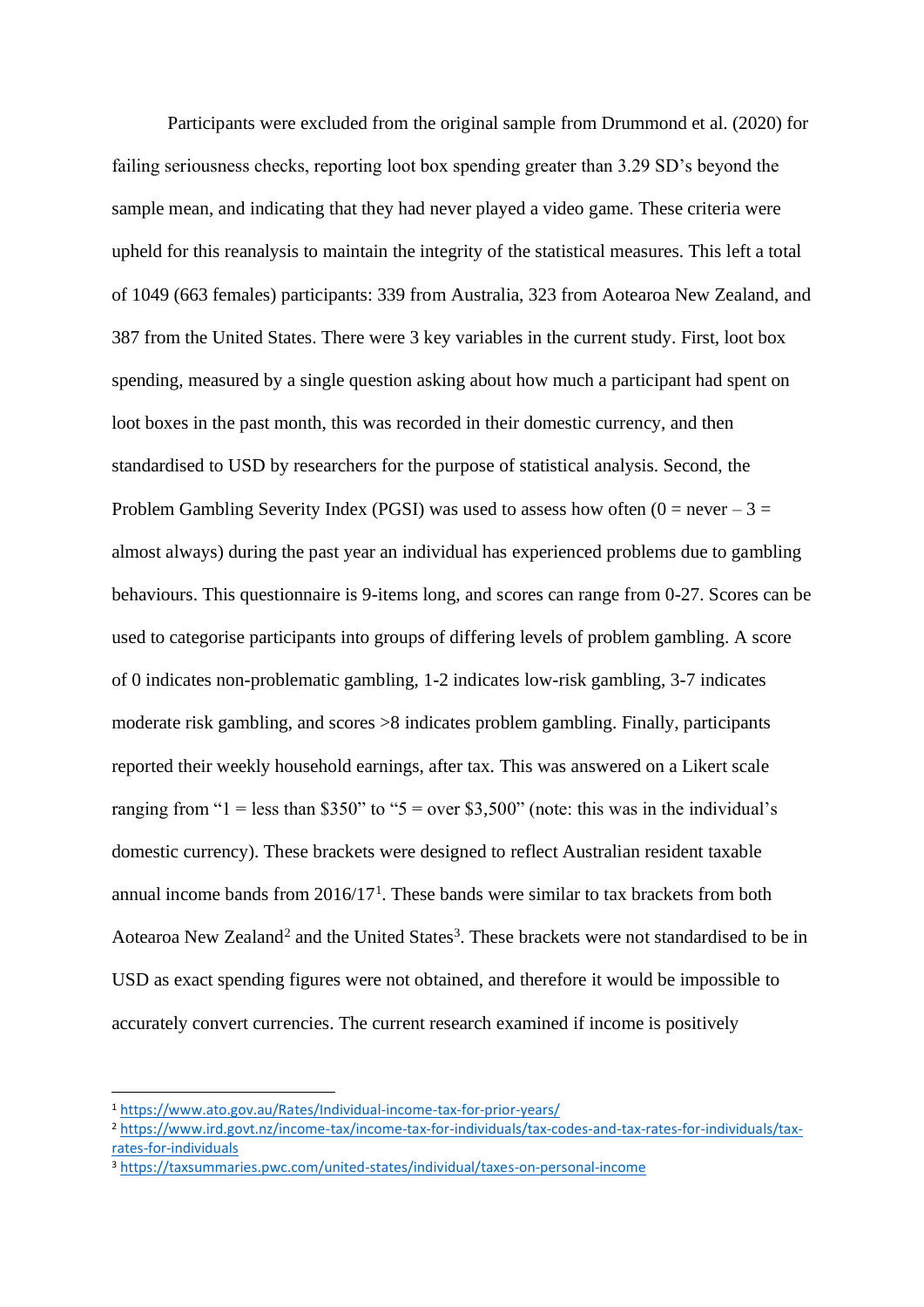associated with loot box spending and if income interacts with a known predictor of loot box spending: problem gambling.

We performed a series of Bayesian independent samples t-tests, interpreting Bayes factors based on Lee & Wagenmakers' (2013) guidelines. A Bayes factor of 1-3 is considered anecdotal evidence, 3-10 is moderate evidence, 10-30 is strong, 30-100 is very strong and >100 is extreme evidence for the alternative hypothesis. Effect size measures are reported by δ, provided by the JASP software, which is the population equivalent of Cohen's *d* (effectively the standardised mean difference between groups). We first compared loot box spending (in USD) for each sequential income bracket (e.g.,  $\leq$ \$18,200 and \$18,201-36,400), to explore if there is a marked increase in spending as income increases. We also compared the top income bracket (>\$182,001) to all lower brackets, to examine if there is an overall increase in spending related to income.

Our reanalysis revealed a number of important findings. First, individuals who reported a greater income (> \$182,001), spent more (in USD) on loot boxes (*M* = \$10.62, *SD* = \$22.75) than those in lower income brackets (< \$18,200, *M* = \$1.12, *SD* = \$4.68; \$18,201- 36,400, *M* = \$3.68, *SD* = \$13.10; \$36,401-85,800, *M* = \$3.18, *SD* = \$12.22; \$85,801-182,000,  $M = 5.11$ ,  $SD = $15.04$ ; Figure 1). Bayesian t-tests determined that there was decisive evidence ( $BF_{10} = 7435.19$ ) that participants in the top income bracket ( $\geq $182,001$ ) reported greater loot box spending than those in the lowest income bracket  $( $$18,200$ ), with a$ moderate to large effect ( $\delta = 0.74$ ). There was strong evidence (BF<sub>10</sub> = 17.25) for higher spending in the top income bracket compared to the \$18201-36,400 bracket, with a small to moderate effect ( $\delta$  = 0.43), and strong evidence of higher loot box spending (BF<sub>10</sub> = 82.72) compared to the \$36,401-85,800 bracket, with a moderate effect,  $(\delta = 0.50)$ . Finally, there was anecdotal evidence ( $BF_{10} = 1.24$ ) for a difference in spending between people in the top income bracket and people who reported incomes of \$85,801-182,000, with a small effect (δ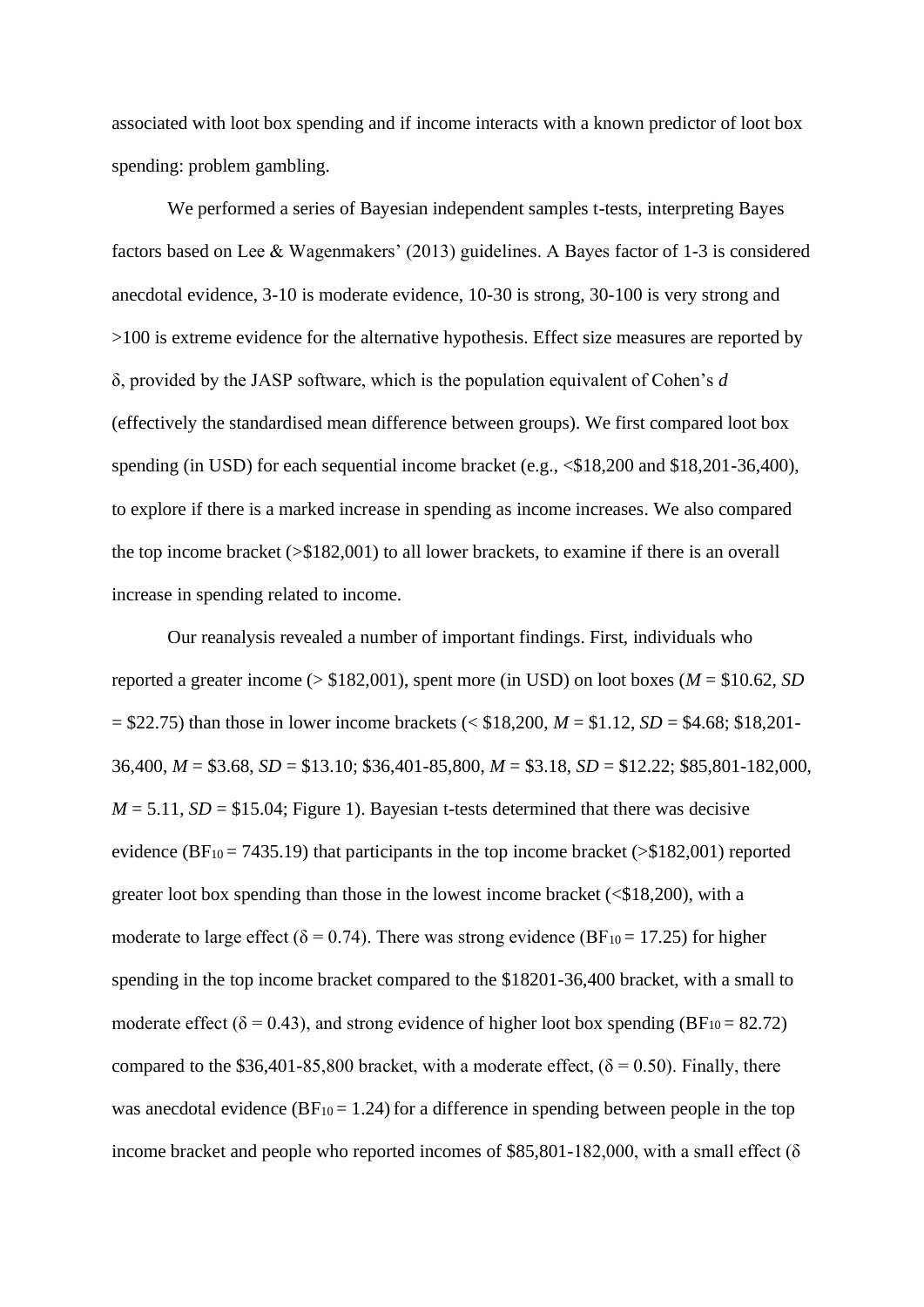$= 0.30$ ). When comparing income brackets sequentially, evidence for differences between consecutive brackets was typically weaker. There was anecdotal evidence ( $BF_{10} = 1.54$ ) for a difference between people who reported incomes of <\$18,200 and \$18,201-36,400, with a small effect ( $\delta = 0.22$ ). However, there was strong evidence for equivalent spending (BF<sub>01</sub> = 10.12) between people who reported incomes of \$18,201-36,400 and \$36,401-85,800, with a negligible effect ( $\delta$  = 0.04), and anecdotal evidence (BF<sub>01</sub> = 2.87) for equivalent spending between people who reported incomes of \$36,401-85800 and \$85,801-182,000, with a negligible effect ( $\delta$  = 0.14). Finally, loot box spending was higher for problem gamblers compared to their lower risk counterparts across every income bracket (e.g., problem gamblers who earned < \$18,200 per year spent more on loot boxes than moderate-risk, lowrisk, and non-problem gamblers who earned < \$18,200; Figure 1).

### **Figure 1**

*Average spending on loot boxes (per month) separated by annual income brackets (Panel A) and by PGSI categories and annual income brackets (Panel B)*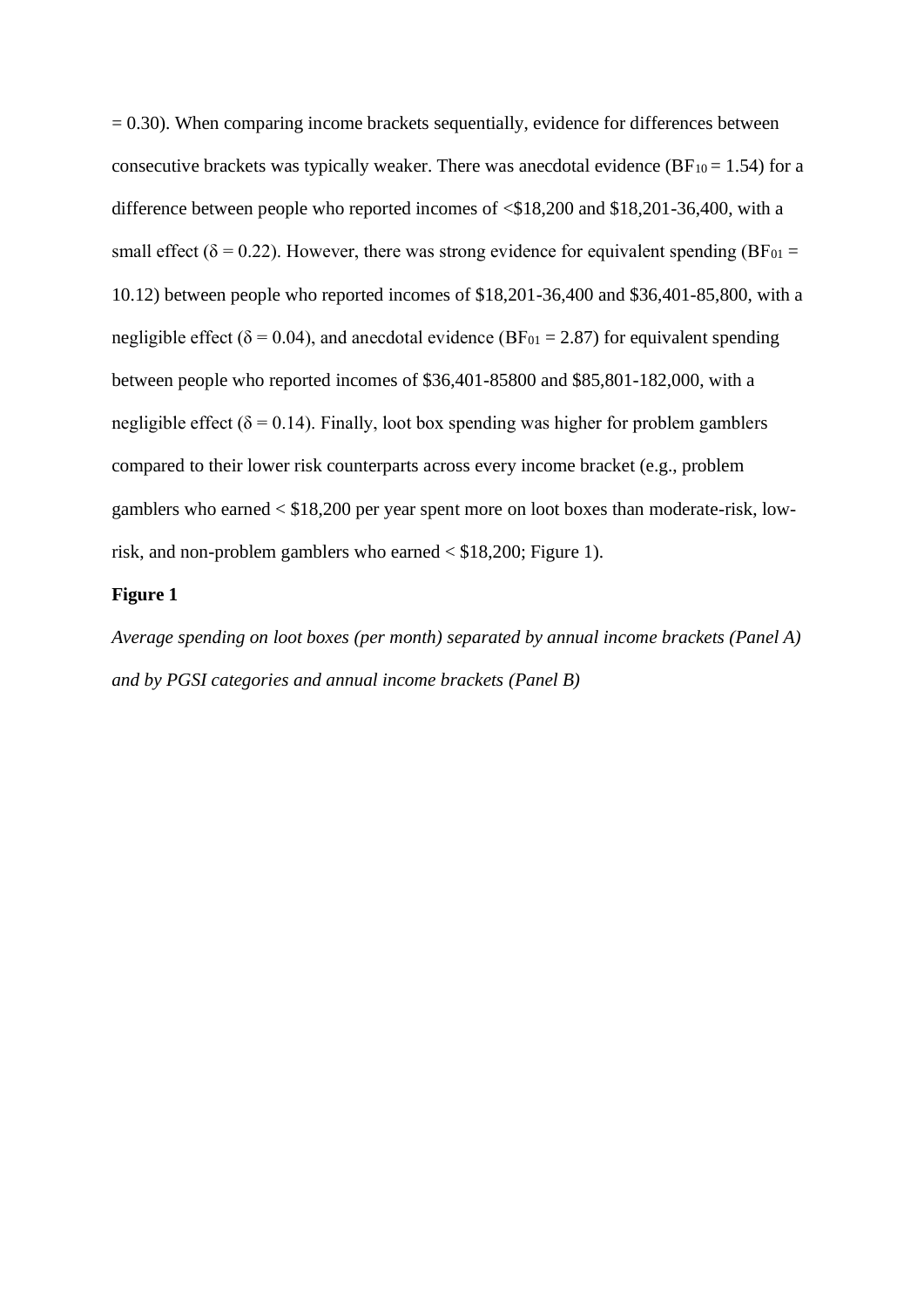

*Note*. A higher PGSI score indicates greater problem gambling symptomology. Error bars represent standard errors.

This reanalysis demonstrates that, although there was no observed increase in loot box spending from any income bracket compared to the next highest bracket, there was clear evidence that people in the highest income bracket spend more than people in the three lowest income brackets. Thus, previous conclusions that income is not important in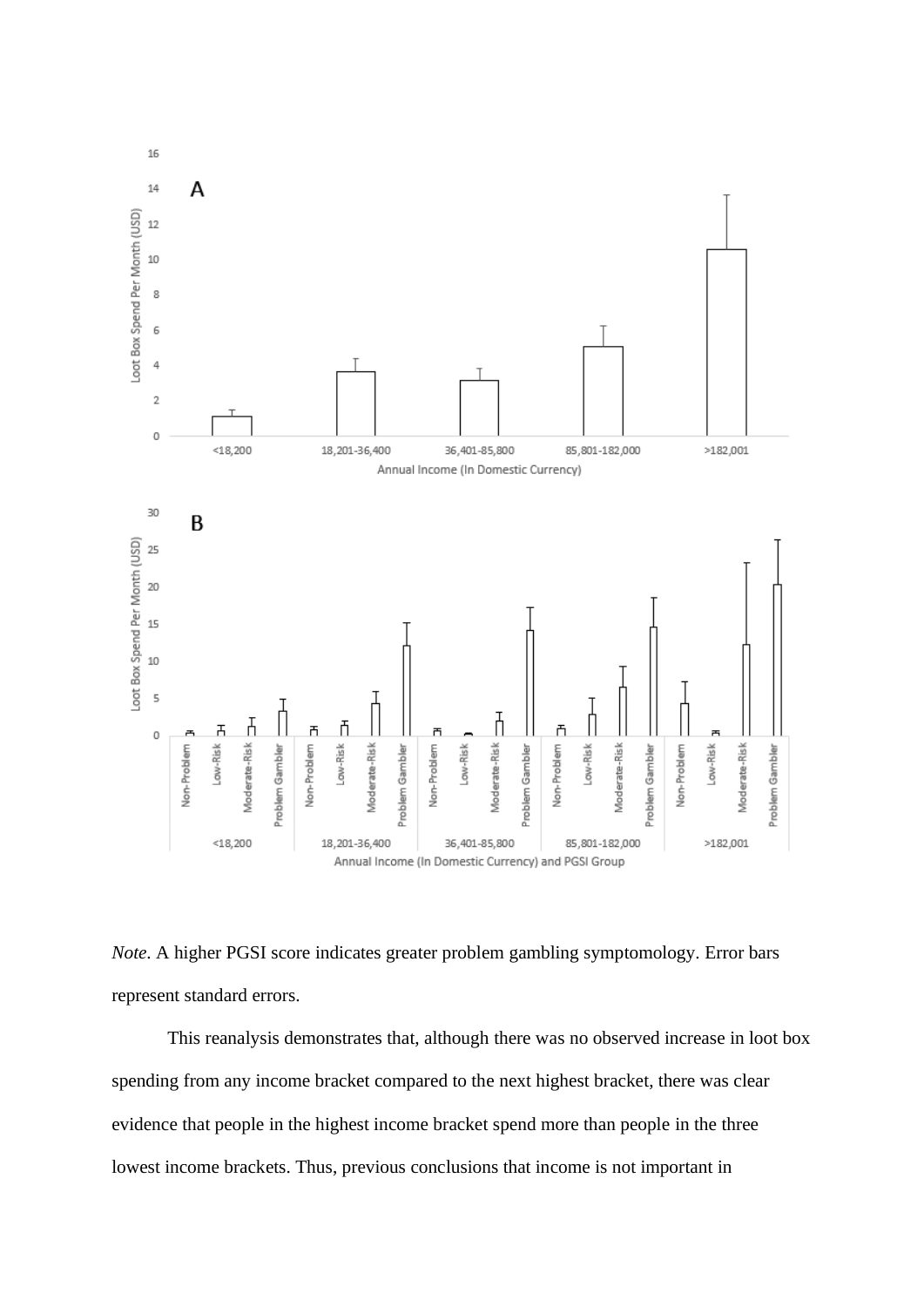predicting loot box spending (Close et al., 2021) may be premature. However, the key finding of this research is that the relationship between gambling symptomology and loot box spending is not limited to the individuals within the highest income brackets (with the greatest disposable income). Across income brackets, problem gamblers were the highest spenders on these mechanisms. Thus, concerns that games are profiting from individuals higher in gambling symptomology, and not just high-income individuals may be valid.

Finally, tentative considerations must be given to those participants who were excluded from the sample due to reporting loot box spending of greater than 3.29 SDs higher (\$104.20 USD) than the mean, but did not fail mischievous responding checks. The mean spend of these individuals ( $n = 12$ ) was \$260.05 USD (SD = \$122.54) compared to the average of all other participants ( $n = 1049$ ) of \$3.75 USD (SD = \$13.15). Of these 12 participants (~1% of the sample), eight were classed as problem gamblers. Of these problem gamblers, three reported incomes greater than \$85,800 per year, the remaining five reported incomes between \$18,201-85,800. Some of these outliers may be mischievous responders. Alternatively, they may represent accurate and relevant patterns of behaviour. This small percentage of the sample may represent those most at-risk of overspending on these mechanisms. Therefore, identification of the specific factors separating these individuals from the majority of spenders on loot boxes is an important avenue of research.

In conclusion, consistent with traditional patterns of gambling spending in other domains (Fiedler et al., 2019; Armstrong & Carroll, 2017), and with findings reported by Close et al. (2021), loot boxes appear to be disproportionately purchased by problematic gamblers, irrespective of income. However, counter to Close et al.'s conclusions, we found that spending on loot boxes was related to income, with the highest income gamers spending considerably more on loot boxes than those in the lowest income brackets. Although quantities of spending are not excessive, problem - and to a lesser extent moderate-risk -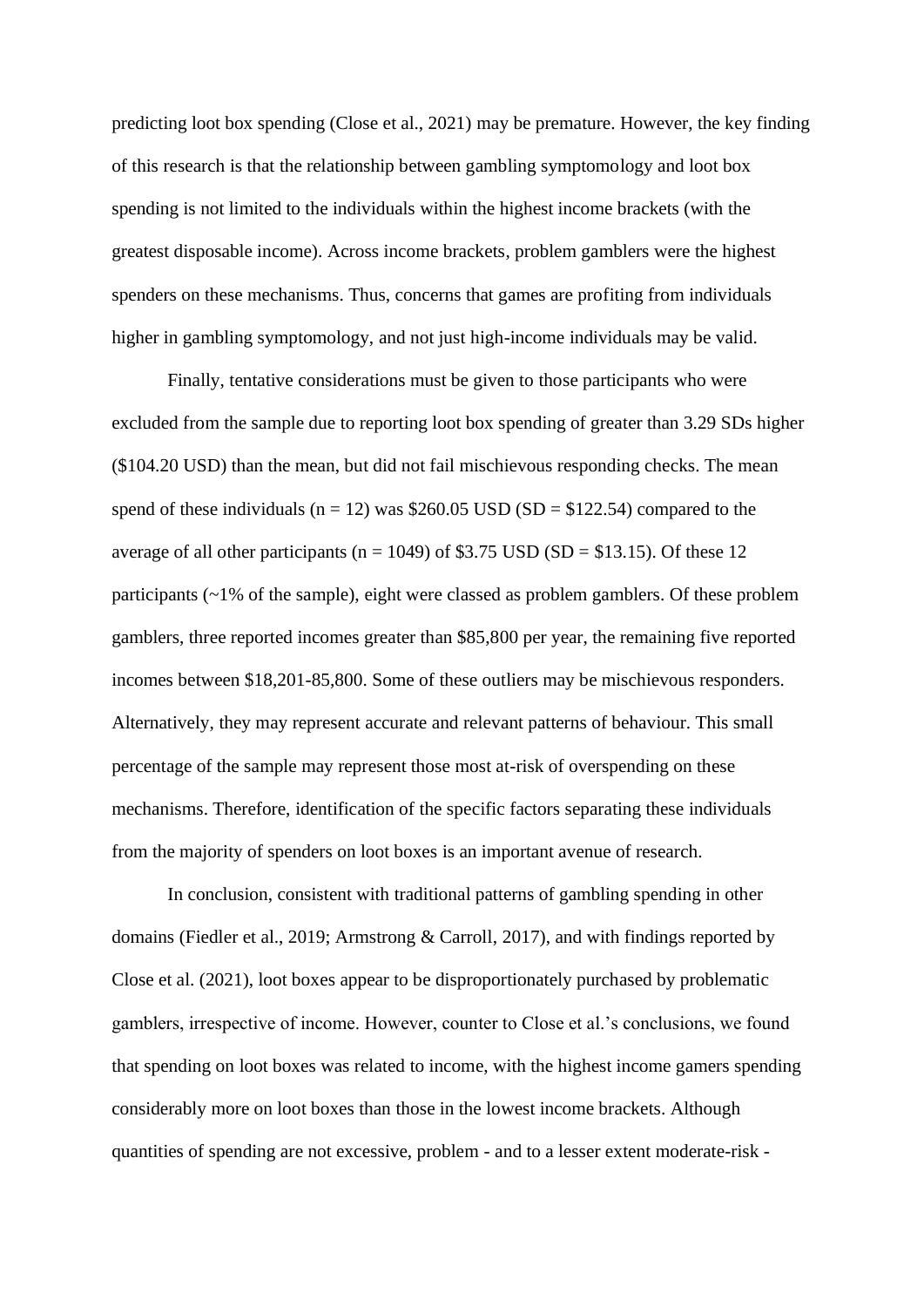gamblers appear to be overrepresented among big spenders on loot boxes. This substantiates concerns that the potential risk of overspending on loot boxes is present for all problem gamblers, regardless of income. Several possibilities exist: greater loot box spending may increase an individual's gambling severity, or greater gambling severity could result in increased loot box spending, or a combination of both. This represents an important topic of future research. However, as findings are correlational we cannot infer causality. Finally, exploratory findings suggest a subset of gamers spend a considerably higher amount of money on loot boxes, with two-thirds of these individuals being problem gamblers. Ultimately, loot box mechanisms appear to appeal disproportionately to a specific demographic of individuals (i.e., problem gamblers), with potentially harmful, albeit currently unknown financial and psychological consequences.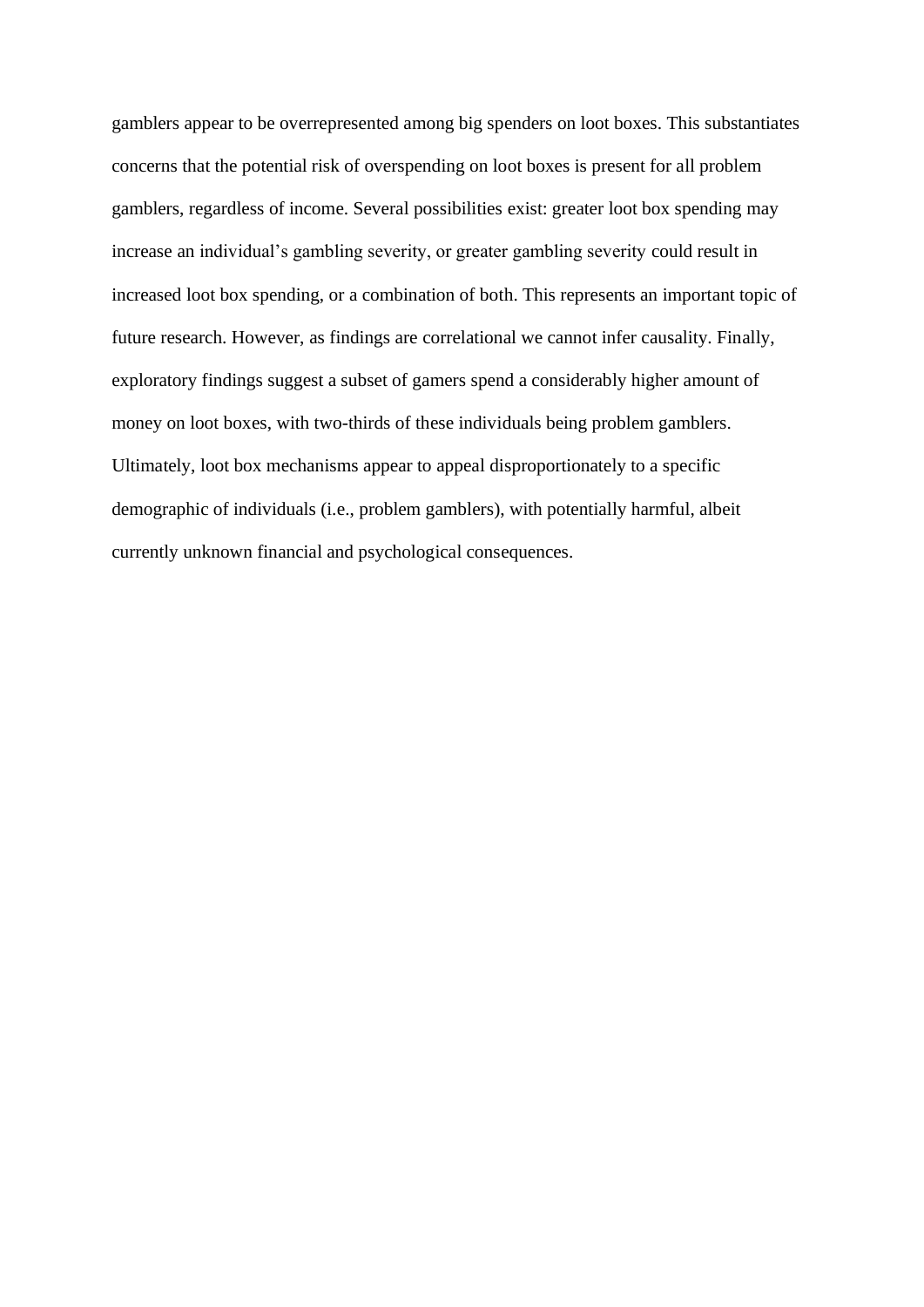# **Data Availability**

The data that support the findings of this study are available on the Open Science Framework Page at DOI: 10.17605/OSF.IO/B87PM.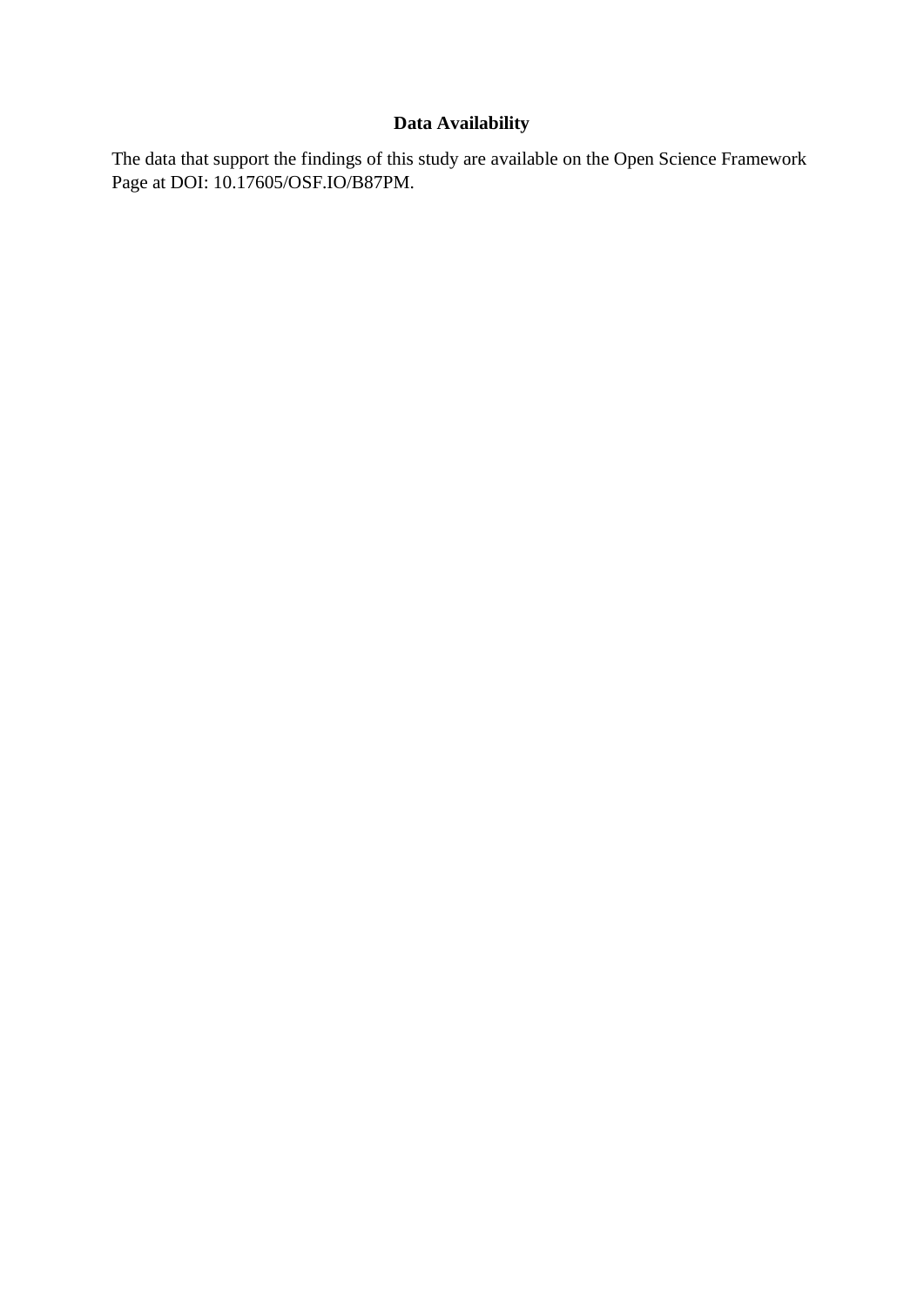#### **References**

- Armstrong, A., & Carroll, M. (2017). *Gambling activity in Australia*: *Findings from wave 15 of the Household, Income and Labour Dynamics in Australia (HILDA) Survey*. Retrieved from https://aifs.gov.au/agrc/sites/default/files/publication-documents/rrgambling\_activity\_in\_australia\_0.pdf
- Blaszczynski, A., & Nower, L. (2002). A pathways model of problem and pathological gambling. *Addiction*, *97*, 487-499. doi: https://doi.org/10.1046/j.1360- 0443.2002.00015.x
- Brooks, G. A., & Clark, L. (2019). Associations between loot box use, problematic gaming and gambling, and gambling-related cognitions. *Addictive Behaviors*, *96*, 26-34. doi: https://doi.org/10.1016/j.addbeh.2019.04.009
- Drummond, A., & Sauer, J. D. (2018). Video game loot boxes are psychologically akin to gambling. *Nature Human Behaviour*, *2*, 530–532. doi: https://doi.org/10.1038/s41562- 018-0360-1
- Drummond, A., Sauer J. D., & Hall, L. C. (2019). Loot box limit‐setting: A potential policy to protect video game users with gambling problems? *Addiction*, *114* (*5*), 935-936. doi: https://doi.org/10.1111/add.14583
- Drummond, A., Sauer, J. D., Ferguson, C. J., & Hall, L. C. (2020). The relationship between problem gambling, excessive gaming, psychological distress and spending on loot boxes in Aotearoa New Zealand, Australia, and the United States—A cross-national survey. *PLoS ONE*, *15*(*3*): e0230378. doi:

https://doi.org/10.1371/journal.pone.0230378

Ferster, C. B. & Skinner, B. F. *Schedules of Reinforcement*. Appleton-Century-Crofts, New York, NY, 1957.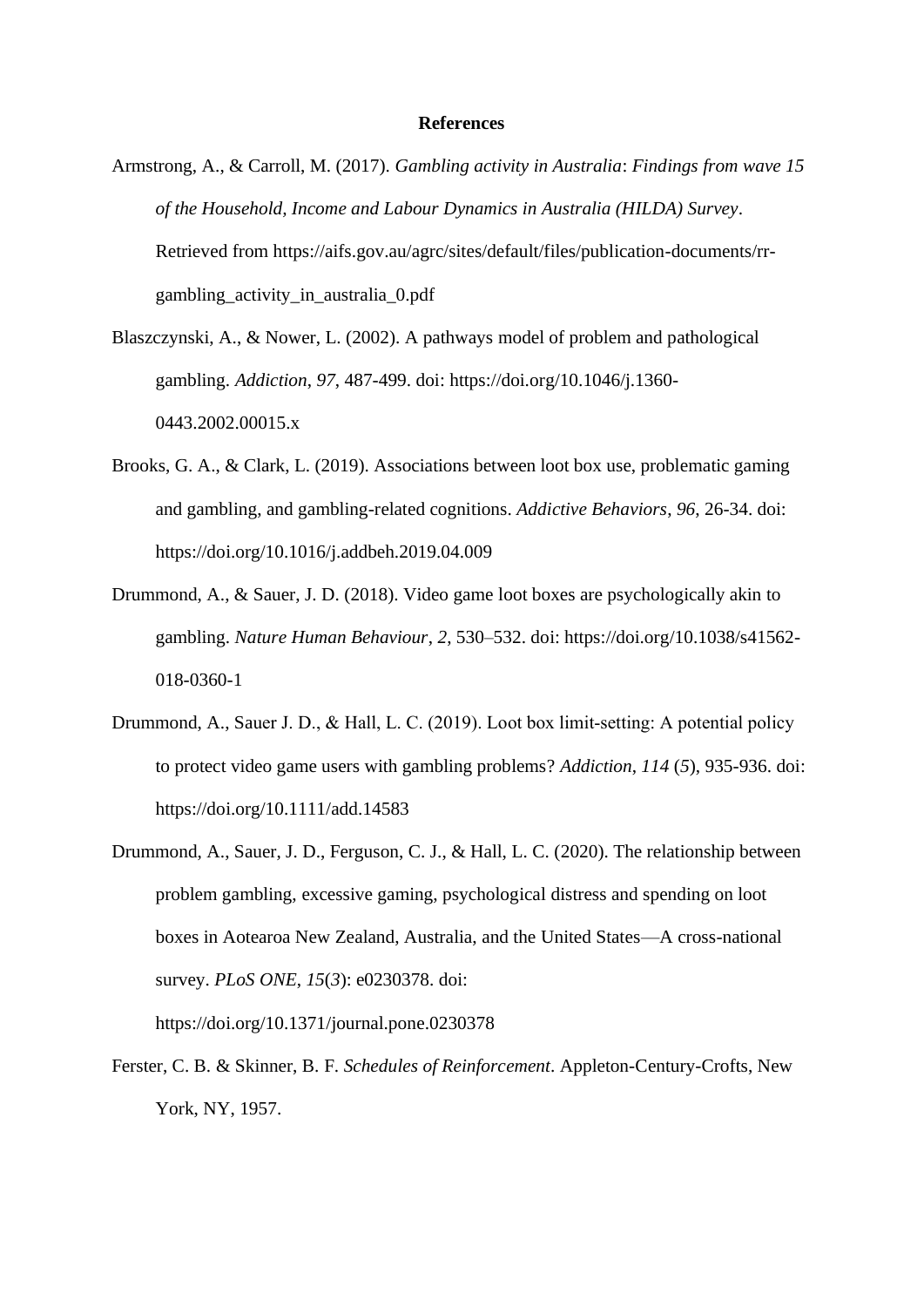- Fiedler, I., Kairouz, S., Costes, J., & Weißmüller, K. S. (2019). Gambling spending and its concentration on problem gamblers. *Journal of Business Research*, *98*, 82-91. doi: https://doi.org/10.1016/j.jbusres.2019.01.040
- Garea, S., Drummond, A., Sauer, J. D., Hall, L. C., & Williams, M. (2020). *Meta-Analysis of the Relationship between Problem Gambling, Excessive Gaming and Loot Box Purchasing*. PsyArXiv. https://doi.org/10.31234/osf.io/ug4jy
- Kirk, R. E. (1996). Practical Significance: A Concept Whose Time Has Come. *Educational and Psychological Measurement*, *56*(*5*), 746-759. doi: 10.1177/0013164496056005002
- Lee, M. D., & Wagenmakers, E.-J. (2013). *Bayesian cognitive modeling: A practical course.* Cambridge University Press. doi: https://doi.org/10.1017/CBO9781139087759
- Van der Maas, M. (2016). Problem gambling, anxiety and poverty: an examination of the relationship between poor mental health and gambling problems across socio-economic status. *International Gambling Studies*, *16* (*2*), 281-295. doi: https://doi.org/10.1080/14459795.2016.1172651
- Welte, J. W., Wieczorek, W. F., Barnes, G. M., Tidwell, M. & Hoffman, J. H. (2004). The relationship of ecological and geographic factors to gambling behavior and pathology. *Journal of Gambling Studies*, *20* (*4*), 405-423. doi: 10.1007/s10899-004-4582-y.
- Zendle, D., & Cairns, P. (2019). Loot boxes are again linked to problem gambling: Results of a replication study. *PloS One, 14*(3), e0213194. doi: 10.1371/journal.pone.0213194
- Zendle, D., Meyer, R., & Ballou, N. (2020). The changing face of desktop video game monetisation: An exploration of exposure to loot boxes, pay to win, and cosmetic microtransactions in the most-played Steam games of 2010-2019. *PLoS ONE 15*(*5*), e0232780. doi: https://doi.org/10.1371/journal.pone.0232780